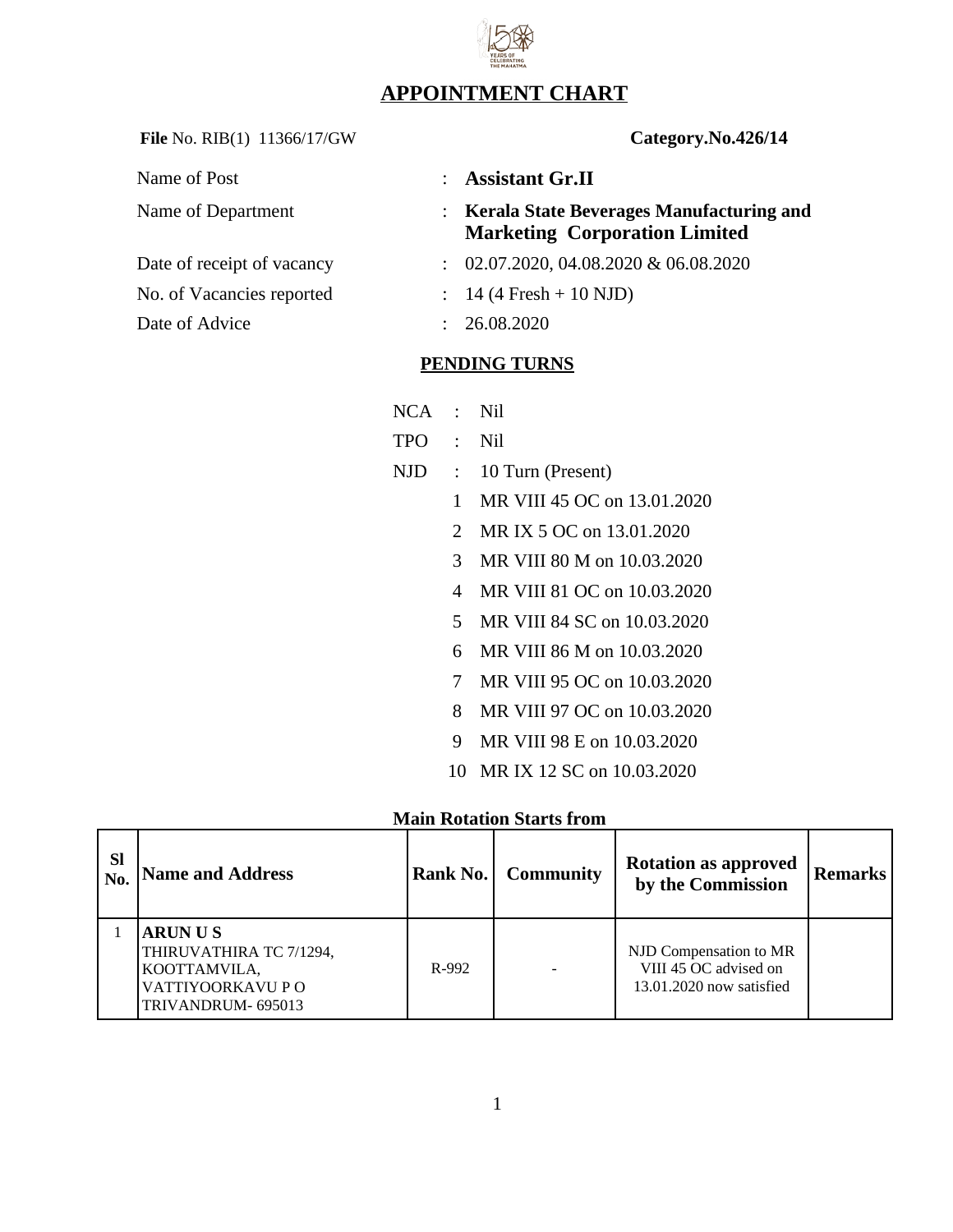| 2 | <b>NAYANA R PILLAI</b><br>LEENALAYAM<br>VELLOOPPARA,<br>CHADAYAMANGALAM<br>POREDAM PO,<br><b>KOLLAM 691534</b>                                                                                                     | R-994         |                           | NJD Compensation to MR<br>IX 5 OC advised on<br>13.01.2020 now satisfied    |  |
|---|--------------------------------------------------------------------------------------------------------------------------------------------------------------------------------------------------------------------|---------------|---------------------------|-----------------------------------------------------------------------------|--|
| 3 | <b>NASIYA CU</b><br>CHANDAPARAMBIL HOUSE<br><b>EDAPPALLY</b><br>ERNAKULAM-682024                                                                                                                                   | $R-50$<br>S/L | <b>MUSLIM</b>             | NJD Compensation to MR<br>VIII 80 M advised on<br>10.03.2020 now satisfied  |  |
| 4 | <b>ARUN P RAJ</b><br><b>Permanent Address</b><br><b>POWANCHIRA</b><br><b>PAMPADY</b><br>KOTTAYAM-686502<br><b>Communication Address</b><br><b>POWANCHIRA</b><br><b>PAMPADY</b><br>S N PURAM PO,<br>KOTTAYAM-686502 | R-995         | <b>VISWAKARMA</b>         | NJD Compensation to MR<br>VIII 81 OC advised on<br>10.03.2020 now satisfied |  |
| 5 | <b>VIJITHAKV</b><br>KALLEPARAMBIL HOUSE<br><b>KOKKUR</b><br><b>KOKKUR POST</b><br>MALAPPURAM-679591                                                                                                                | $R-49$<br>S/L | $SC -$<br><b>KANAKKAN</b> | NJD Compensation to MR<br>VIII 84 SC advised on<br>10.03.2020 now satisfied |  |
| 6 | <b>YUNAIS M</b><br><b>AFEELA MANZIL</b><br><b>CIVIL STATION WARD</b><br><b>BAZARPO</b><br>ALAPPUZHA-688012                                                                                                         | $R-52$<br>S/L | <b>MUSLIM</b>             | NJD Compensation to MR<br>VIII 86 M advised on<br>10.03.2020 now satisfied  |  |
| 7 | <b>PRANAV M S</b><br><b>PRANAVAM</b><br>MARU NORTH, ALUMKADAVU PO<br>KARUNAGAPPALLY<br><b>KOLLAM -690573</b>                                                                                                       | R-997         |                           | NJD Compensation to MR<br>VIII 95 OC advised on<br>10.03.2020 now satisfied |  |
| 8 | <b>ABHIJITH C</b><br><b>SREEVIHAR</b><br><b>EDAVATTOM</b><br>KOLLAM-691511                                                                                                                                         | R-999         |                           | NJD Compensation to MR<br>VIII 97 OC advised on<br>10.03.2020 now satisfied |  |
| 9 | <b>SREELEKSHMIKS</b><br><b>K S NILAYAM</b><br>16TH STONE ISRO JN<br>CHULLIMANOOR PO<br>TRIVANDRUM-695541                                                                                                           | R-1005        | <b>EZHAVA</b>             | NJD Compensation to MR<br>VIII 98 E advised on<br>10.03.2020 now satisfied  |  |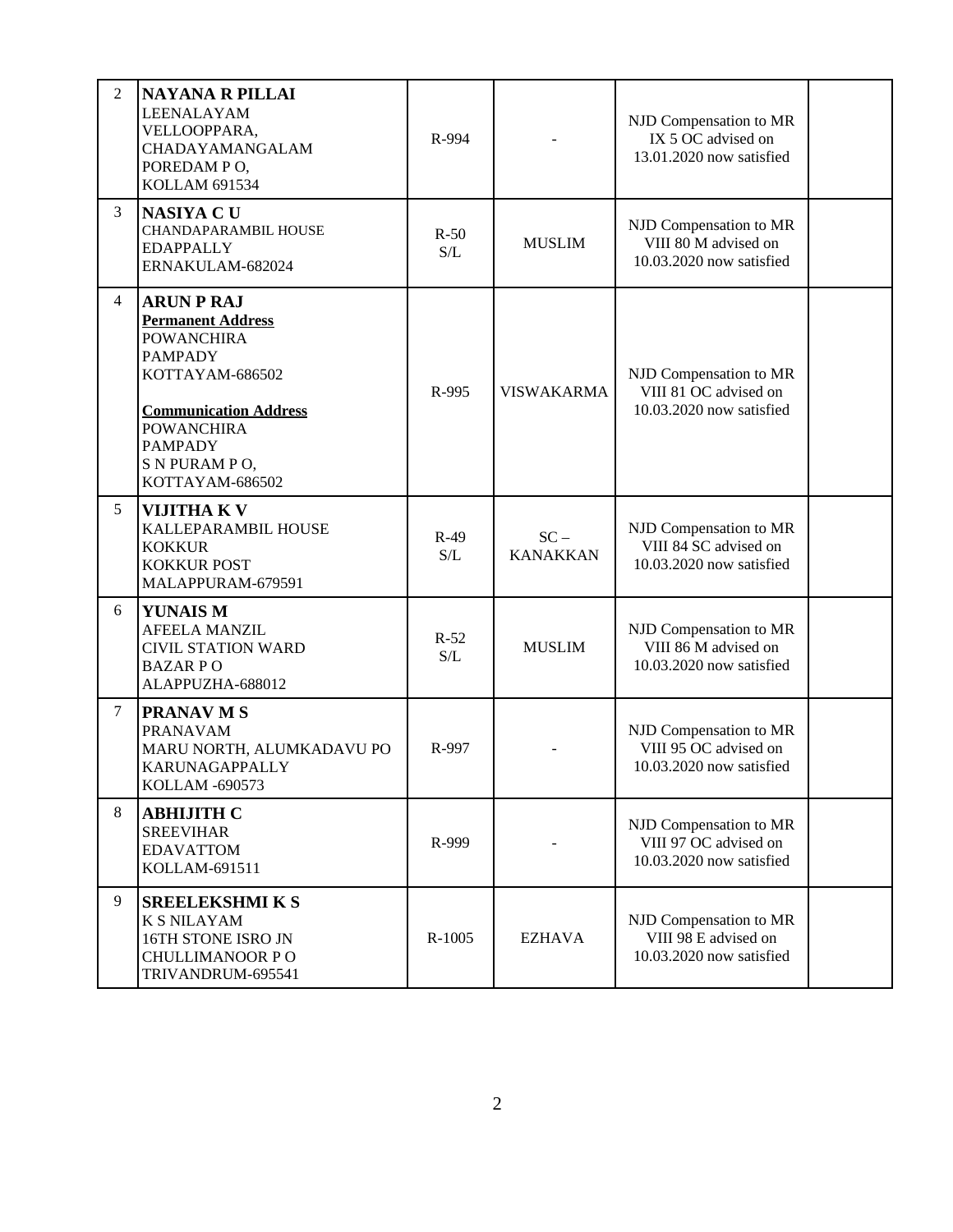| 10 | <b>SWAPNA A S</b><br><b>Permanent Address</b><br><b>OLLUKKARA HOUSE</b><br><b>ARAMKALU</b><br><b>MANNUTHY PO</b><br><b>THRISSUR - 680651</b><br><b>Communication Address</b><br><b>AREEKKAL HOUSE</b><br>KISSAN NAGAR, PULLAZHI,<br>OLLARIKKARA PO<br><b>THRISSUR - 680012</b> | $R-50$<br>S/L | $SC -$<br><b>PERUMANNAN</b> | NJD Compensation to MR<br>IX 12 SC advised on<br>10.03.2020 now satisfied |  |
|----|--------------------------------------------------------------------------------------------------------------------------------------------------------------------------------------------------------------------------------------------------------------------------------|---------------|-----------------------------|---------------------------------------------------------------------------|--|
| 11 | <b>ANZA BEEGUM N</b><br><b>Permanent Address</b><br><b>NAJIMI MANZIL</b><br><b>CHANTHAVILA</b><br>SAINIK SCHOOL PO<br>THIRUVANANTHAPURAM<br>695585<br><b>Communication Address</b><br><b>ANNIVAS</b><br>NAGACHERY,<br>ANAD PO,<br>NEDUMANGAD<br>THIRUVANANTHAPURAM 6955441     | $R-53$<br>S/L | <b>MUSLIM</b>               | <b>MRIX 16 M</b>                                                          |  |
| 12 | <b>ARUN AK</b><br><b>Permanent Address</b><br><b>CHITHACODU VEEDU</b><br>CHENCHERY, NALANCHIRA PO,<br>THIRUVANANTHAPURAM-695015<br><b>Communication Address</b><br><b>UNIVERSITY QUATERS E30</b><br><b>KARIYAVATTOM</b><br>THIRUVANANTHAPURAM                                  | R-1001        |                             | <b>MRIX 17 OC</b>                                                         |  |
| 13 | <b>SANITHA AR</b><br>ADHIYARATH HOUSE<br>KODALY<br>PADY<br><b>THRISSUR - 680699</b>                                                                                                                                                                                            | $R-1$<br>S/L  | EZHAVA                      | <b>MRIX 18 E</b>                                                          |  |
| 14 | <b>JITHESH A</b><br><b>AYANIKKAD</b><br><b>PONMALA</b><br>MALAPPURAM-676528                                                                                                                                                                                                    | R-1004        |                             | <b>MRIX 19 OC</b>                                                         |  |